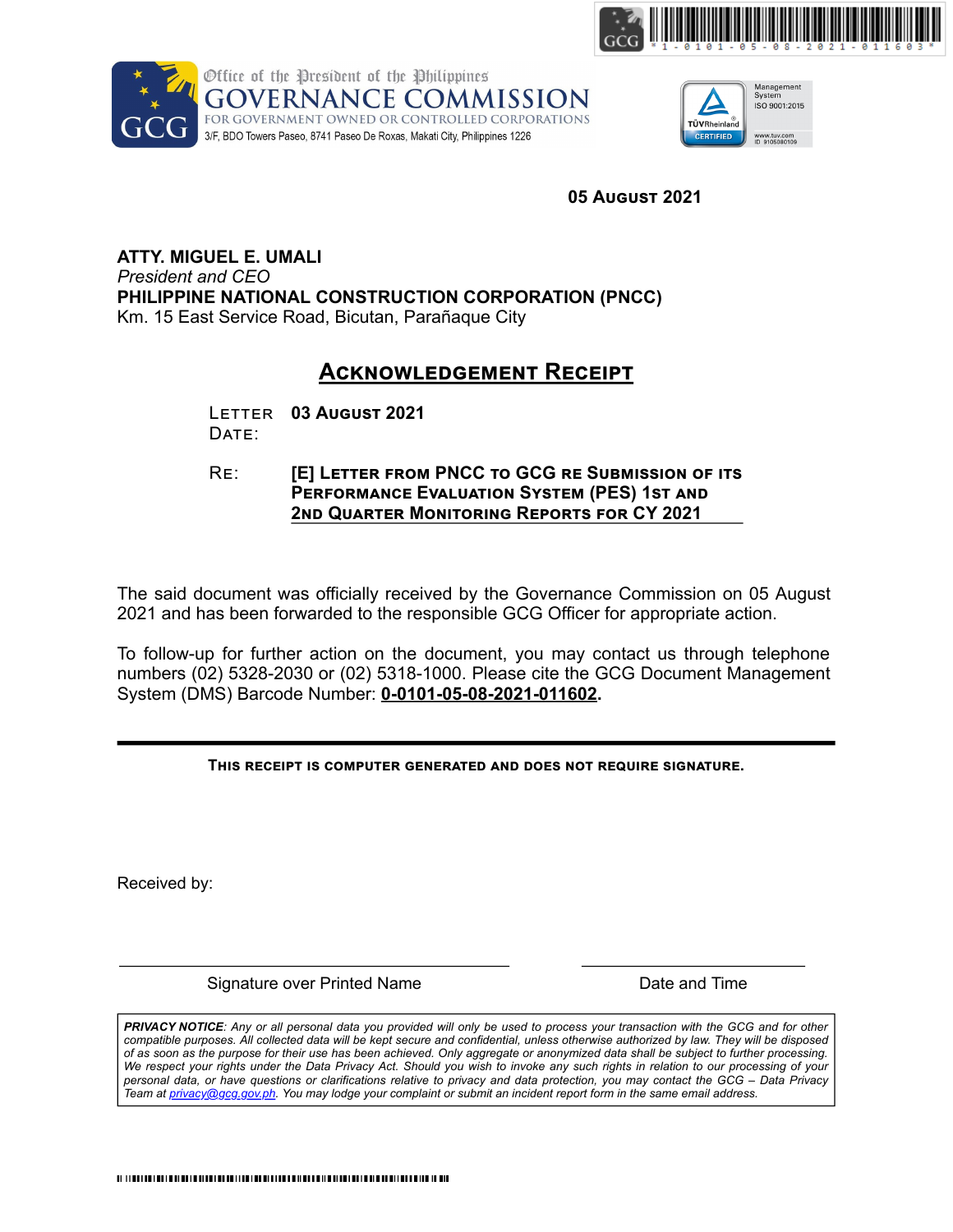

PHILIPPINE NATIONAL CONSTRUCTION CORPORATION

03 August 2021 Ref. No.: OP-MEU-053-2021L

MR. SAMUEL G. DAGPIN, JR. Choirman **MR. MICHAEL P. CLORIBEL** Commissioner MS. MARITES C. DORAL Commissioner GOVERNANCE COMMISSION FoR GoCCs 3<sup>rd</sup> Floor Citibank Center, 8741 Paseo De Roxas, Makati City, Philippines

### SUBJECT: PERFORMANCE EVALUATION SYSTEM (PES) MONITORING REPORTS (MODIFIED 2021 PERFORMANCE SCORECARD)

#### Gentlemen:

ln compliance with your letter dated 19 July 2021 (which was received via email by the undersigned dated July 29, 2021) regarding the above-stated subject, we transmit herewith the Performance Evaluation System (PES) Monitoring Reports covering the  $1<sup>st</sup>$  and  $2<sup>nd</sup>$  quarters covering the Calendar Year 2021..

We trust that you will find the foregoing submission to be in order.

Thank you for your kind consideration

Very truly yours,

**MIGUEL**  $E$ UMA President and CEO

w/att  $/g$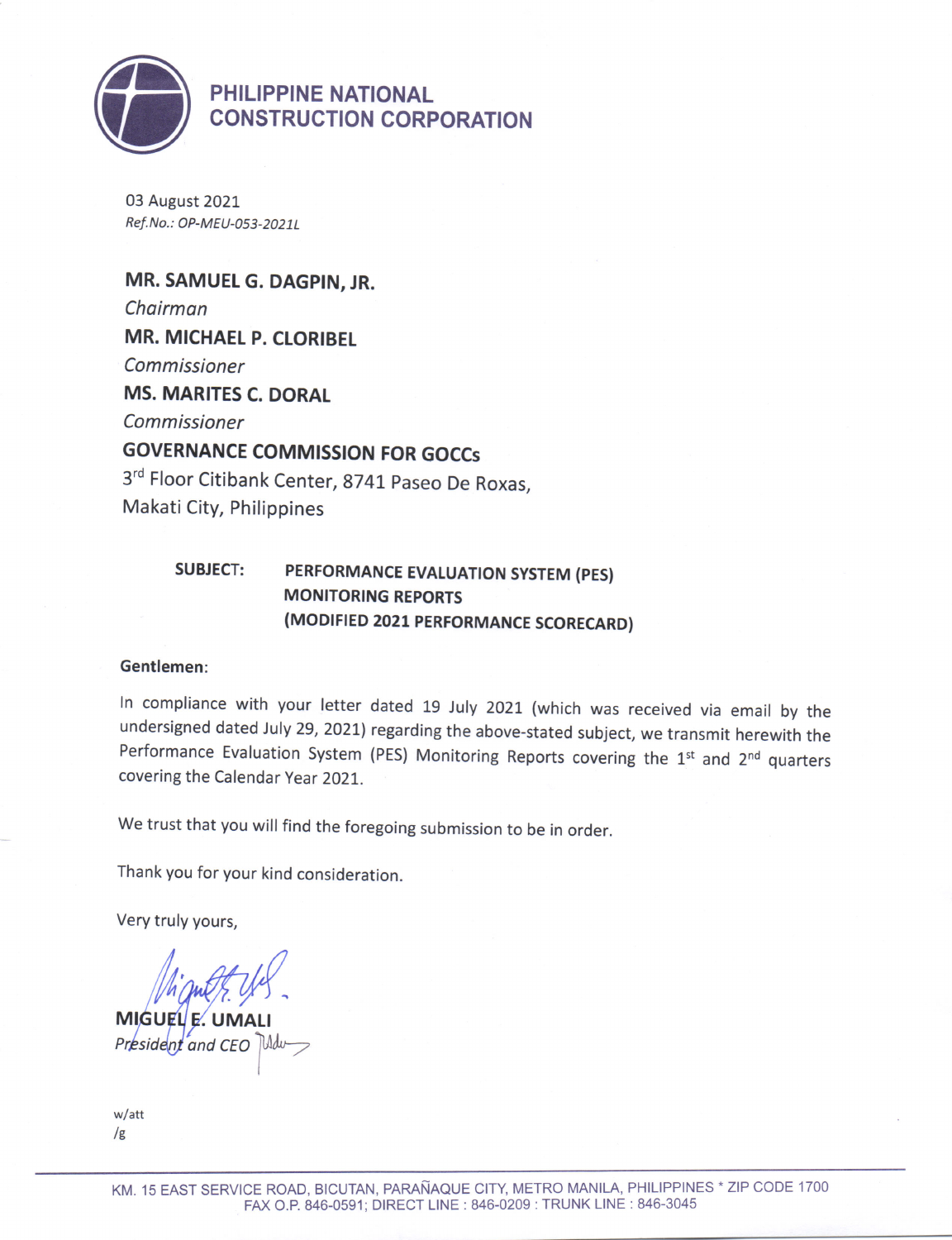

## **PHILIPPINE NATIONAL CONSTRUCTION CORPORATION**

|                                | <b>OBJECTIVE / MEASURES</b>                     |                                                                      | <b>FORMULA</b>                                                 | <b>WEIGHT</b> | <b>RATING</b><br><b>SCALE</b>         | <b>Target</b>                                                                                                                                                            | 1 <sup>st</sup> & 2nd QUARTER<br><b>ACCOMPLISHMENT</b>                                                                                                                                                                                                                                                                                                                                                                                                                                                                                                             |  |  |  |
|--------------------------------|-------------------------------------------------|----------------------------------------------------------------------|----------------------------------------------------------------|---------------|---------------------------------------|--------------------------------------------------------------------------------------------------------------------------------------------------------------------------|--------------------------------------------------------------------------------------------------------------------------------------------------------------------------------------------------------------------------------------------------------------------------------------------------------------------------------------------------------------------------------------------------------------------------------------------------------------------------------------------------------------------------------------------------------------------|--|--|--|
|                                | <b>SO1</b><br><b>Maximize Stakeholder Value</b> |                                                                      |                                                                |               |                                       |                                                                                                                                                                          |                                                                                                                                                                                                                                                                                                                                                                                                                                                                                                                                                                    |  |  |  |
| of FCACUSTOMERS / STAKEHOLDERS | $\overline{\text{SM1}}$                         | Construction and Development of<br>Real Properties (FCA Properties)  | Actual<br>Accomplishment                                       | 12%           | All or Nothing                        | Signed Lease Contract for 9.9<br>hectares of FCA Property                                                                                                                | Awaiting approval Office of the President of<br>the Philippines on proposed leased and<br>development of 9.9 hectare FCA.                                                                                                                                                                                                                                                                                                                                                                                                                                          |  |  |  |
|                                | SM2                                             | Percentage of Satisfied Customers                                    |                                                                |               |                                       |                                                                                                                                                                          | • On June 28, 2021, PNCC seek for                                                                                                                                                                                                                                                                                                                                                                                                                                                                                                                                  |  |  |  |
|                                | Partner Agencies<br>a.                          | <b>OF</b><br>Number<br>respondents<br>which gave<br>at<br>a<br>least | 2.5%                                                           |               | 90%                                   | approval to conduct the survey in-house<br>utilizing the questionnaire from GCG<br>considering the cost to be incurred for the<br>said activity for a total of three (3) |                                                                                                                                                                                                                                                                                                                                                                                                                                                                                                                                                                    |  |  |  |
| $\boldsymbol{\omega}$          |                                                 | Concessionaires<br>b.                                                | Satisfactory<br>Total<br>rating<br>number<br>of<br>respondents | 2.5%          | Actual / Target<br>0% if below<br>80% | 90%                                                                                                                                                                      | respondents.<br>• On June 30, 2021, the GCG approved the<br>PNCC's request to self-administer the<br>CSS for 2021, however, the interpretation<br>and analysis of the data gathered should<br>still be conducted by a third party.<br>• PNCC's pilot test of CSS will be<br>conducted on October 2021.                                                                                                                                                                                                                                                             |  |  |  |
|                                |                                                 |                                                                      | <b>SUBTOTAL</b>                                                | 17%           |                                       |                                                                                                                                                                          |                                                                                                                                                                                                                                                                                                                                                                                                                                                                                                                                                                    |  |  |  |
|                                | SO <sub>2</sub>                                 | <b>Improve Internal Systems and Procedures</b>                       |                                                                |               |                                       |                                                                                                                                                                          |                                                                                                                                                                                                                                                                                                                                                                                                                                                                                                                                                                    |  |  |  |
| INTERNAL PROCESS               | $S\overline{M}3$                                | <b>ISO Certification</b>                                             | Actual<br>Accomplishment                                       | 5%            | All or Nothing                        | ISO 9001:2015 Certification                                                                                                                                              | • 96% of the documents required for the<br>implementation of PNCC QMS has been<br>completed.<br>• The QMS Planning was held on June 15,<br>17 and 22, 2021. The agenda of the<br>planning session focused on the Quality<br>Objectives and Risk and Opportunities of<br>each department/division. See Annex "A"<br>for the output of the said planning<br>session.<br>• Awareness Orientation on the QMS<br>documentation (procedures, guidelines<br>and related references) is on-going and<br>projected to concluded at end of June<br>2021. Refer to Annex "B". |  |  |  |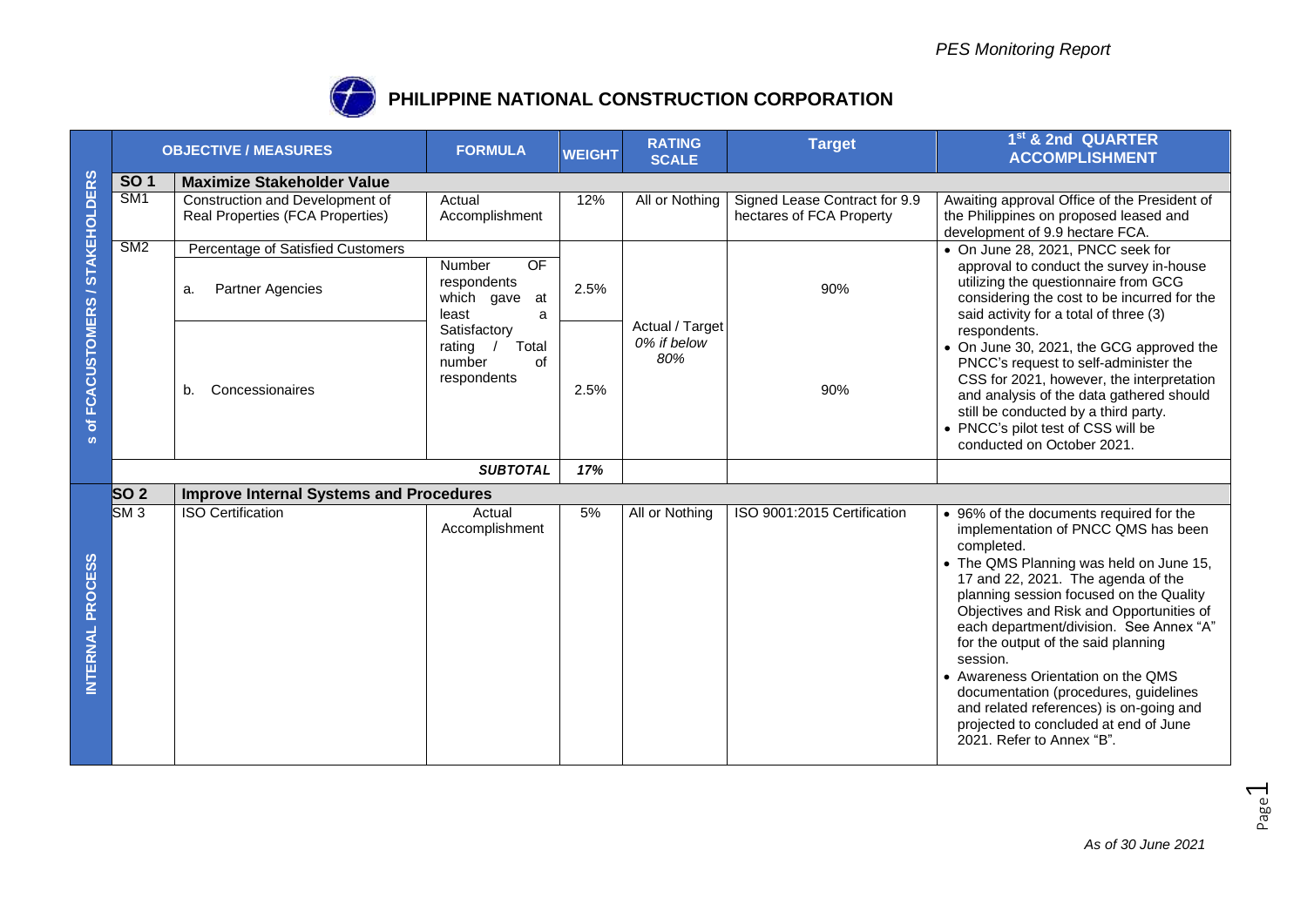|                 | Construction and Development of Expressway Projects      |                                                                                                                     |     |                             |                                                                                                 |                                                                                                                                                                                                                                                                                                |  |  |
|-----------------|----------------------------------------------------------|---------------------------------------------------------------------------------------------------------------------|-----|-----------------------------|-------------------------------------------------------------------------------------------------|------------------------------------------------------------------------------------------------------------------------------------------------------------------------------------------------------------------------------------------------------------------------------------------------|--|--|
| SM <sub>4</sub> | a. Lucena-Matnog Expressway / SLEX<br>TR <sub>5</sub>    | Actual<br>Accomplishment                                                                                            | 7%  | All or Nothing              | Commencement/Continuation<br>of STOA Negotiation                                                | Initial discussion with PNCC, SMHC and<br>TRB - Technical Working Group<br>commenced on September 18, 2019<br>On-going discussion among TRB, SMHC<br>and PNCC on the full context of the draft<br>STOA for TR5 project.<br>Awaiting on notice for TRB on resumption<br>of discussion re: STOA. |  |  |
|                 |                                                          |                                                                                                                     | 3%  |                             | <b>Project Groundbreaking</b>                                                                   | No update yet                                                                                                                                                                                                                                                                                  |  |  |
|                 | b. Pasig River Expressway Project<br>(PAREX)             | Actual<br>Accomplishment                                                                                            | 12% | All or Nothing              | Completion of STOA<br>Negotiation                                                               | STOA negotiation already commenced.<br>Awaiting on notice for TRB on resumption<br>of discussion re: STOA.                                                                                                                                                                                     |  |  |
|                 |                                                          |                                                                                                                     | 1%  |                             | Project groundbreaking                                                                          | No update yet                                                                                                                                                                                                                                                                                  |  |  |
|                 | c. Integrated Airport Toll Expressways<br><b>Network</b> | Actual<br>Accomplishment                                                                                            | 7%  | All or Nothing              | <b>TRB Declaration as Tollroad</b><br>Project                                                   | The TRB in its letter dated June 11, 2021,<br>their Board in its meeting dated June 9,<br>2021, declared the IATEN Project as a Toll<br>Roadl. Refer to Annex "C".                                                                                                                             |  |  |
|                 |                                                          |                                                                                                                     | 3%  |                             | On-going Discussions of Legal,<br><b>Technical and Financial Aspects</b><br>in the Negotiations | In the same letter, the TRB likewise<br>informed that they will proceed to fully<br>evaluate the investment proposal including<br>the technical, financial and legal<br>components of the Project. Refer to<br>Annex "C".                                                                      |  |  |
| SM <sub>5</sub> | Payroll Transition from Manual to ATM                    | Actual number of<br>employees enrolled<br>for ATM payroll<br>divided by Total<br>Number of<br>Employees x<br>Weight | 5%  | Actual / Target<br>x Weight | 100% Implementation (All<br>regular employees enrolled to<br>Atm payroll)                       | All regular employees has been enrolled for<br>ATM payroll. 1 <sup>st</sup> ATM payroll commenced<br>on January 15, 2021. Refer to Annex "D".                                                                                                                                                  |  |  |
| <b>SO 3</b>     | <b>Enhance Mobility of People and Commerce</b>           |                                                                                                                     |     |                             |                                                                                                 |                                                                                                                                                                                                                                                                                                |  |  |
| SM <sub>6</sub> | a. Metro Manila Skyway Stage 3                           | <b>Actual Annual Traffic</b><br>count divided by<br>Projected Annual<br><b>Traffic Count</b>                        | 12% | Actual / Target             | 43 Million Annual Vehicle Traffic                                                               | The Metro Manila Skyway Stage 3 has<br>already commenced commercial operation<br>last July 1, 2021.                                                                                                                                                                                            |  |  |
|                 | b. (FTI-Bicutan)                                         | Actual<br>Accomplishment                                                                                            | 5%  | Actual / Target             | 15% of Segment 1 Completed                                                                      | No update yet.                                                                                                                                                                                                                                                                                 |  |  |
|                 |                                                          | $Sub - total$                                                                                                       | 60% |                             |                                                                                                 |                                                                                                                                                                                                                                                                                                |  |  |

Page  $\mathrel{\sim}$